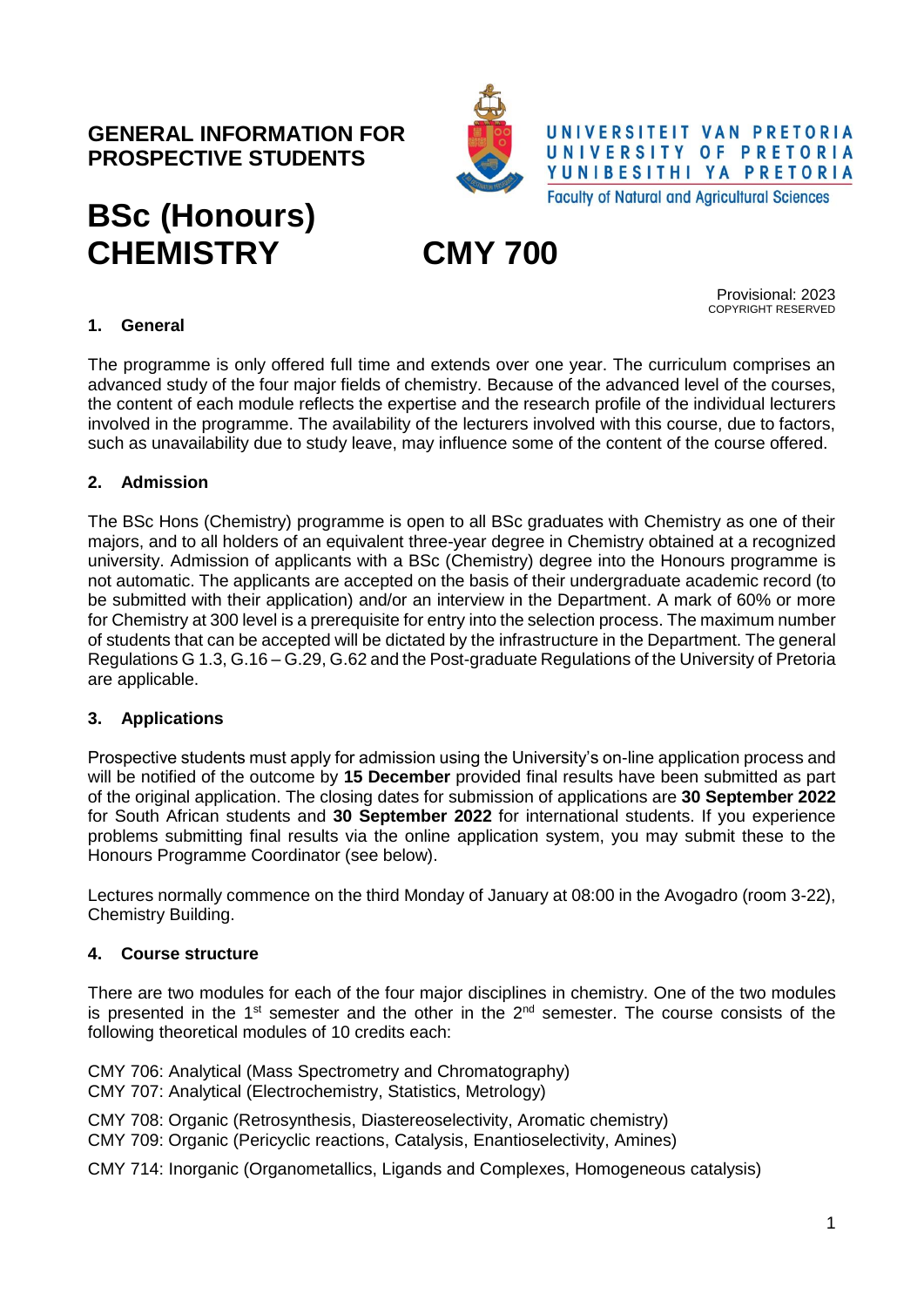CMY 715: Inorganic (Main group, Clusters, Kinetics, Bio- & Medicinal inorganic chemistry, Supramolecular chemistry)

CMY 716: Physical (Crystallography and Modelling) CMY 717: Physical (Kinetics and Statistical mechanics)

The focus of the practical component of the course, including the three research projects, is training in laboratory techniques and research skills ranging from technical skills, use of the scientific literature, data management and the interpretation and reporting of results, to professional conduct.

CMY 718 Organic/Inorganic Project 718 20 credits This project has a significant laboratory component requiring preparation or manipulation of inorganic or organic chemicals. A report and a presentation are required.

CMY 719 Physical/Analytical Project 719 20 credits This project has a significant component that can be described as instrumental or computational or analysis of data or theoretical. A report and a presentation are required.

CMY 731 Chemistry Education Research 731 20 credits This project can be described as research into the teaching and learning of chemistry at tertiary level. A report and a presentation are required.

CMY 730 Advanced practical techniques 730 15 credits Chemical information literacy; Molecular modelling; NMR spectroscopy; Mass spectrometry; Crystallography, Metrology and Scientific writing skills will be presented from a practical point of view with an emphasis on the interpretation of data and use of instrumentation rather than on underlying theory. This is a year module, half of which is run before projects start in the first semester and the other half is run before projects start in the second semester.

## **5. Pass requirements**

Admission to Chemistry 700 is conditional and subject to satisfactory progress in the 1<sup>st</sup> semester. A full-time student who is registered for an honours degree must complete his or her study within one year of registering for the degree. A student may not enrol for the same module in the honours degree more than once, unless the dean has approved a second enrolment based on an application supported by a valid reason or motivation. Such motivation must be supported by the Honours coordinator and the Head of Department.

The departmental Postgraduate Committee monitors the progress of students. In order to progress to the 2<sup>nd</sup> semester a student must obtain at least the subminimum of 40% in all four first semester modules and pass at least two modules. The registration of students who do not meet this requirement will be terminated at the end of the 1<sup>st</sup> semester.

A final mark of at least 50% for each of the modules of the CMY700 course is required to pass. The degree is awarded with distinction if an average mark of 75% and a mark of at least 65% in all of the modules are obtained.

## **6. Timetable**

In general, theory classes are from 08:30 to 10:00, five days a week according to the calendar unless the lecturer has other commitments and makes alternative arrangements. The practical classes associated with CMY 730 are offered later in the day, usually from 13:30- 17:00. Once projects start, four days  $(\pm 5$  hrs per day) a week are allocated to projects and one day to tutoring in the case of students who have successfully applied for tutoring positions in the Department.

Attendance of Departmental seminars (Normally Fridays 11:30-12:30) is compulsory and regarded as an essential part of the course.